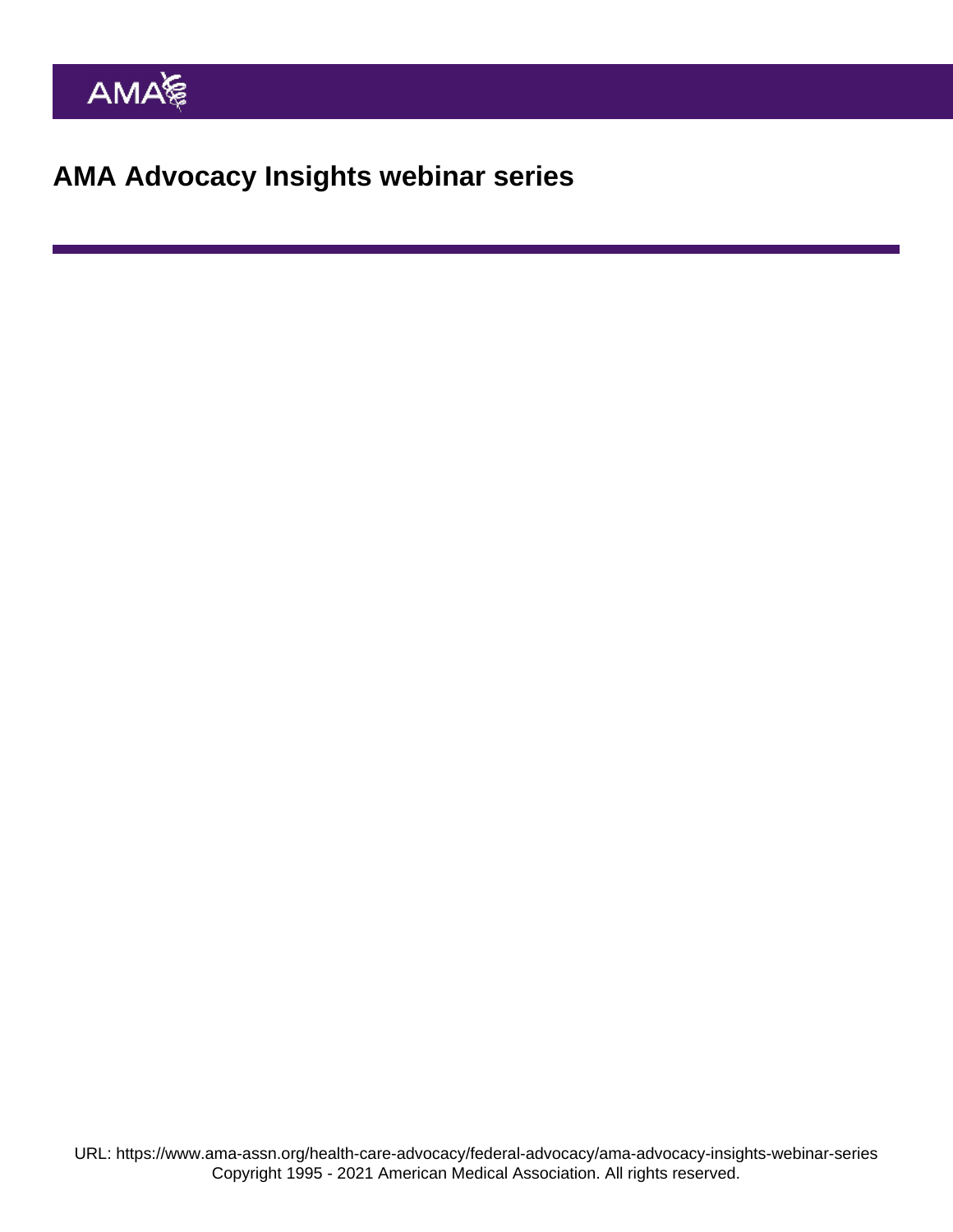URL: <https://www.ama-assn.org/health-care-advocacy/federal-advocacy/ama-advocacy-insights-webinar-series> Copyright 1995 - 2021 American Medical Association. All rights reserved.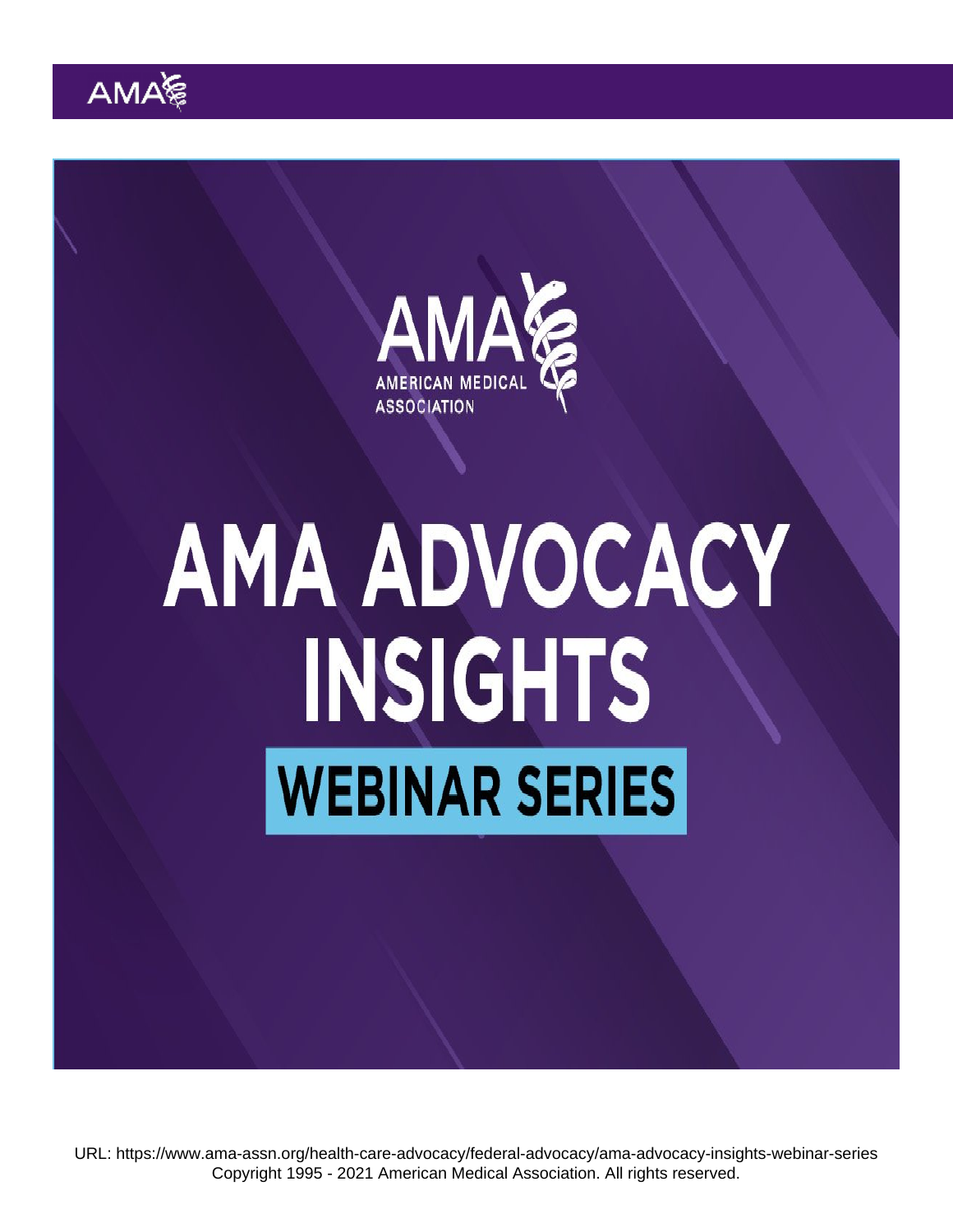The AMA Advocacy Insights webinar series covers key advocacy issues from the federal and state levels impacting patients and physicians—such as telehealth, Medicare payment, the overdose epidemic, public health, surprise billing, prior authorization and more.

# Upcoming webinars



# [The future of telemedicine](https://www.ama-assn.org/practice-management/digital/ama-advocacy-insights-webinar-series-future-telemedicine)

Experts from the Federation of State Medical Boards (FSMB) will provide an overview of the updated telemedicine policy. In addition, speakers will discuss current state licensure laws regarding telemedicine and continued solutions that can be implemented moving forward.

### Featured topics

# 1 [The nation's drug overdose epidemic—Helping children an](https://www.ama-assn.org/delivering-care/overdose-epidemic/ama-advocacy-insights-webinar-series-drug-overdose-epidemic)d [families, patients with pain](https://www.ama-assn.org/delivering-care/overdose-epidemic/ama-advocacy-insights-webinar-series-drug-overdose-epidemic)

Experts explore the unique effects of the drug overdose epidemic on children and adolescents, historically marginalized and minoritized individuals, and patients with pain.

#### 2 [Out-of-network payment process under the No Surprises A](https://www.ama-assn.org/delivering-care/patient-support-advocacy/ama-advocacy-insights-webinar-series-out-network-payment)ct As a follow-up to the AMA's [January webinar](https://www.ama-assn.org/delivering-care/patient-support-advocacy/ama-advocacy-insights-webinar-series-implementing-no) on the No Surprises Act (NSA), experts will focus on the payment process for physicians and other providers in surprise medical

billing situations.



## [Top federal issue](https://www.ama-assn.org/health-care-advocacy/federal-advocacy/ama-advocacy-insights-webinar-series-top-federal-issues)s